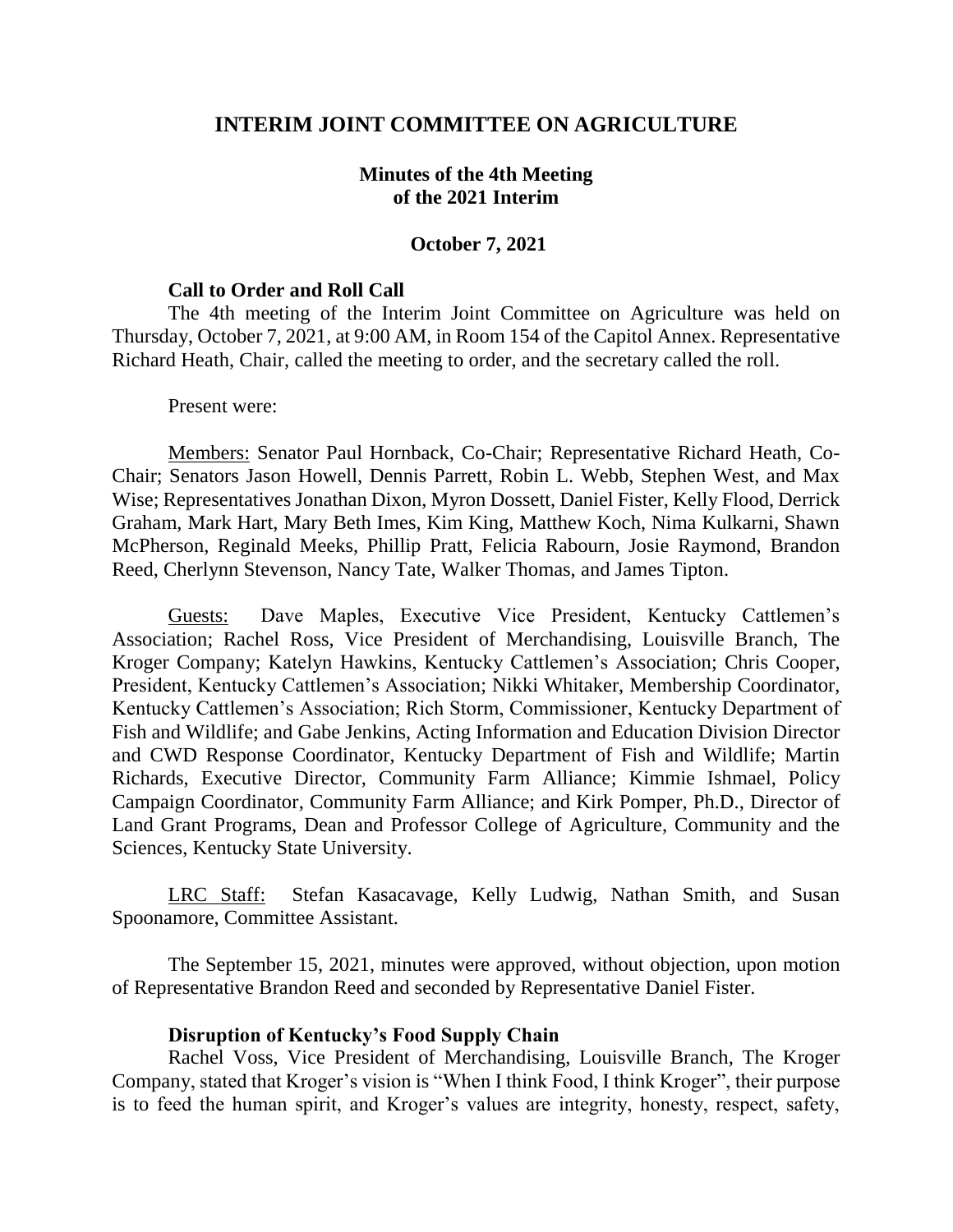diversity, and inclusion. The Louisville Branch operates 103 stores in Kentucky, has donated \$1.7 million to hunger charities, and through the Food Rescue program over 4 million pounds of food have been donated. Kroger employs 19,000 associates along with 700 department leaders, which have served over 129,000,000 customers. Ms. Voss said that Kroger works with local farmers to procure beef, pork, dairy, lamb, cheese, fresh fruits and vegetables, and it also partners with 200 Kentucky Proud producers. Recently, Kroger partnered with Chaney's Dairy Barn to sell its milk products. Ms. Voss said that during the height of the pandemic, Kroger's partnership with local producers was a real advantage. In the future, Ms. Voss said that Kroger plans to advance diverse partnerships from \$3.4 billion to \$10 billion by 2030, as well as continue to increase the number of Kentucky Proud partners, grow more innovative local partnerships, and support efforts to expand and educate customers.

In response to Senator Hornback, Ms. Voss stated that Kroger has been working toward improving language on placards/signage to include more information about local products. However, it can be challenging as there are so many stores in Kentucky and sometimes the next shipment maybe from another source.

In response to Representative Tipton, Ms. Voss said that if Kroger had not had local connections, then there probably would not have been meat on the shelves. Kroger still depends on local producers to help fill in the gaps when necessary.

In response to Senator Howell, Ms. Voss said that Kroger invests in building product assortments and getting the product into the promotion process system.

In response to Representative Rabourn, Ms. Voss said it is important to Kroger to be a part of the community. Based on the size and segmentation of Kroger stores, the assortment of products available in each store is based on the needs of the consumer, but freshness and quality are consistent in all stores. Kroger has a mobile market that travels to different communities in areas that do not have local access to a grocery store.

Dave Maples, Executive Vice President, Kentucky Cattlemen's Association, stated that the lack of processing plants in Kentucky is a problem. There are only four major processors in the country, two of which are foreign-owned. He said that major black swan events have occurred over the last two years causing a national supply chain disruption. There have been fires in packing plants, cyber-attacks, severe weather events, and the global COVID-19 pandemic. Mr. Maples said that transportation and labor shortages are causing disruptions in the food supply chain.

Katelyn Hawkins, Director of Product Marketing, Kentucky Cattlemen's Association, said that Kentucky Cattlemen's ground beef, the product of the parent company, Beef Solutions LLC, has partnered with 159 Kroger locations across four states and has been served in three large event venues. Kentucky Cattlemen's ground beef comes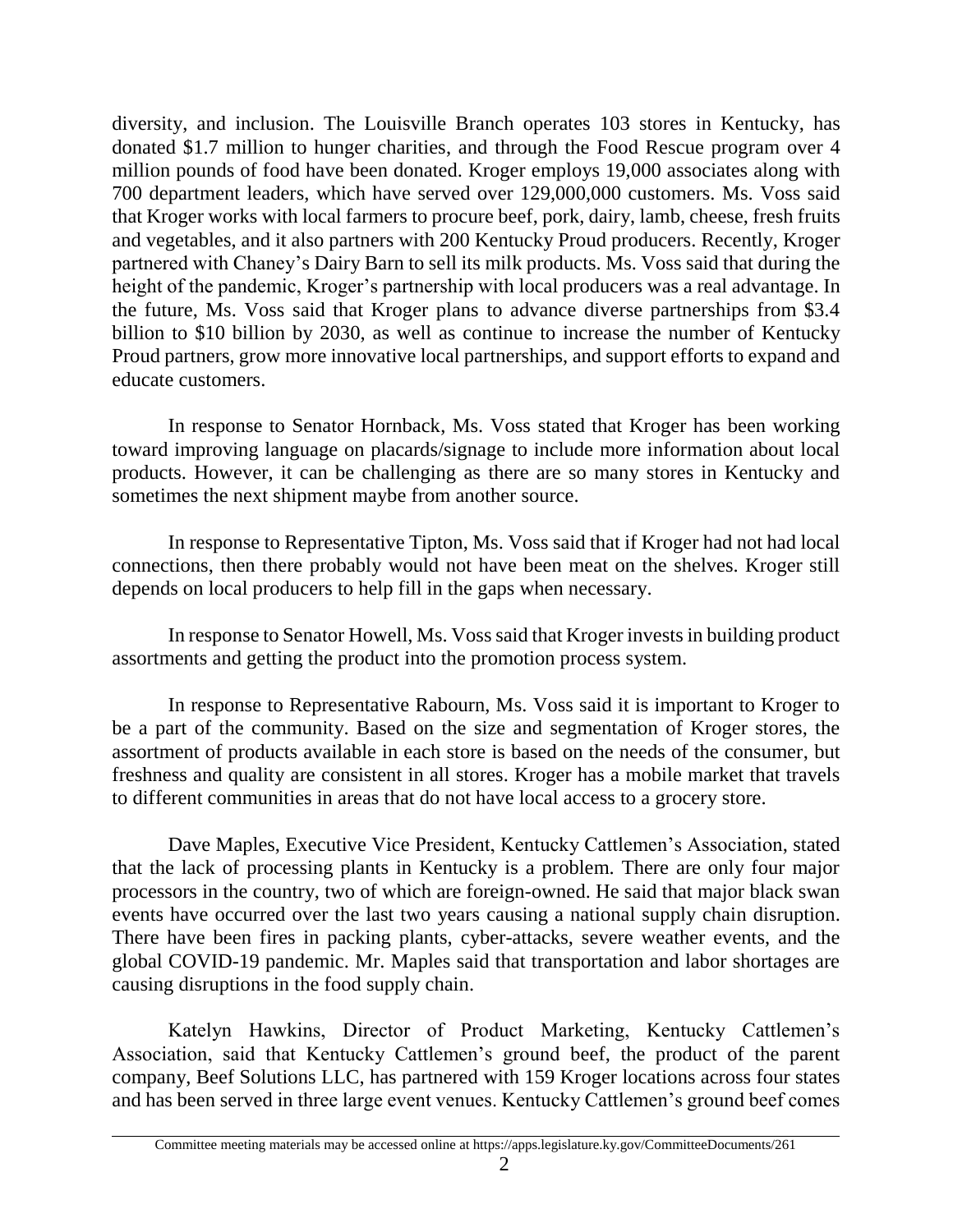from 242 Kentucky farm families and has resulted in returning \$2,773,700 million back to those farm families. She stated that Beef Solutions is continuing to focus on the local food supply chain disruption by helping to navigate production inefficiencies, food safety concerns, inclement weather conditions, and labor shortages.

Mr. Maples stated that Kentucky Beef Council representatives recently met with the owners of a processing plant who were interested in building in Kentucky. People in the community were opposed to the location of the plant, and therefore Kentucky not only lost an agricultural economic opportunity but also an opportunity to improve local food security.

Senator West noted that there are four processing plants, two of which, JBS and National Beef are Brazilian-owned. The four plants are located over 500 miles away from Kentucky and they nearly have a monopoly on the beef market.

In response to Senator West, Mr. Maples said that there is a Texas A&M study regarding the lack of processing plants throughout the country and how that has affected the food supply chain. That study is being presented at a hearing in Congress.

Upon motion by Senator Hornback and seconded by Representative Fister, staff is to draft a letter, on behalf of the Interim Joint Committee on Agriculture, to the Governor urging him to contact the owners of the proposed processing plant and start a dialogue about locating in Kentucky. Upon voice vote, motion passed.

In response to Representative McPherson, Ms. Hawkins stated that the fiscal impact of a major processing plant in Kentucky would add value to that community and to the beef producers. Representative McPherson also stated that it would be a great opportunity to build feedlots in Kentucky.

Senator Webb said that there should have been a representative(s) at the community meeting to help with communication and the discussions. It is all about correcting misinformation.

In response to Representative Graham, Mr. Maples said the processing plant would have brought 1,300 jobs openings – a  $$300,000$  to  $$500,000$  million investment. The Association talked to the Economic Development Cabinet, but the Cabinet is not allowed to divulge or discuss any information regarding new businesses. Representative Graham noted that because of legal limitations regarding negotiations, there is very little information that can be shared.

# **Cattle Insurance Program**

Nikki Whitaker, Membership Coordinator, Kentucky Cattlemen's Association explained that the Livestock Risk Protection-Feeder Cattle insurance can only be purchased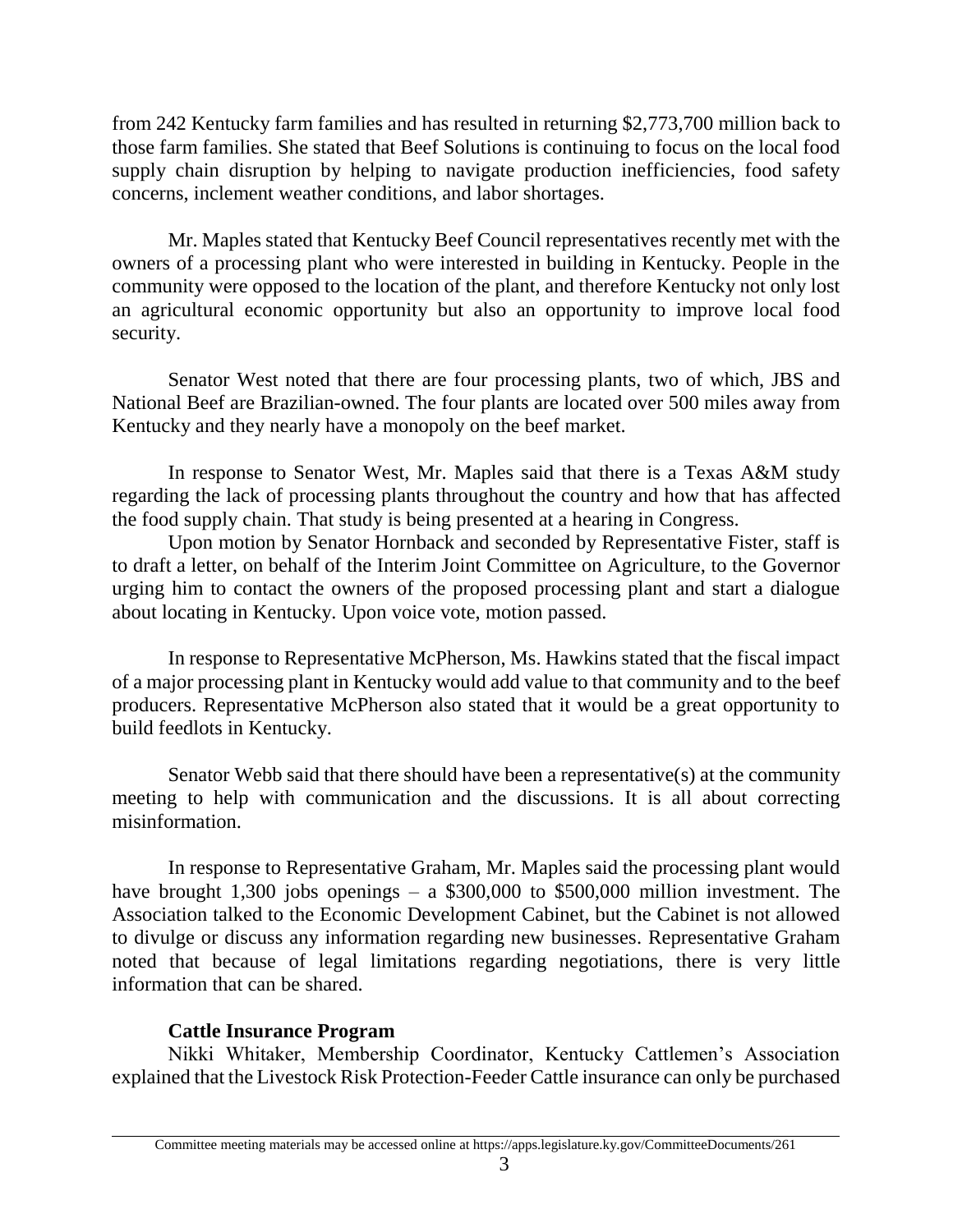through a certified livestock insurance agent. She said the program is designed to insure against declining feeder cattle market prices.

Representative Heath asked members to be aware that the Kentucky Department of Revenue is accepting applications from eligible farmers for new agriculture exemption numbers designed to protect the sales and use tax exemptions available. Senator Hornback said the new process simplifies the process for the retailer and the farmer on the tax exempt status.

# **Chronic Wasting Disease**

Rich Storm, Commissioner, Kentucky Department of Fish and Wildlife (KDFW), said that Tennessee reported a doe, found approximately eight miles from the Kentucky border, tested positive for Chronic Wasting Disease (CWD). Commissioner Storm explained that CWD is a fatal disease of deer and elk, and so far no cases have been reported in Kentucky. As a precautionary measure, KDFW, has initiated the CWD response plan which includes the counties of Calloway, Fulton, Graves, Hickman, and Marshall.

Gabe Jenkins, acting Information and Education Division Director and CWD Response Coordinator, Kentucky Department of Fish and Wildlife, explained that CWD is caused by an abnormal protein and the most infectious material is the brain, spinal cord, lymph nodes, and saliva. He said that a CWD surveillance zone includes special regulations and extra testing of deer carcasses.

In response to Representative King, Mr. Jenkins said that the Centers for Disease Control and Prevention (CDC) reports that no cases of CWD infection in people have been reported.

In response to Representative Fister, Mr. Jenkins said that the reason the Department does not monitor archery takes is because of the low numbers of samples that could be tested.

In response to Senator Howell, Commissioner Storm said the Department is asking hunters to not put out any grain, salt, or mineral blocks for baiting. He said they are also meeting with local officials to give an update. Mr. Jenkins said the Department has updated the hunting guide, posted it on social media, emailed it to hunters and outfitters, and included the information on the Kentucky Afield television show.

# **Discussion on Potential Legislative Issues and Food Insecurity in Kentucky**

Kimmie Ishmael, Policy Campaign Coordinator, Community Farm Alliance (CFA), explained that one in seven Kentuckians and one in five children struggles with hunger. She said that data shows that six Kentucky counties have a food insecurity rate of 24 percent or higher. Kentucky ranks  $43<sup>rd</sup>$  for diet-related negative health outcomes, and  $50<sup>th</sup>$ in consumption of fruits and vegetables. She stated that the Kentucky Double Dollars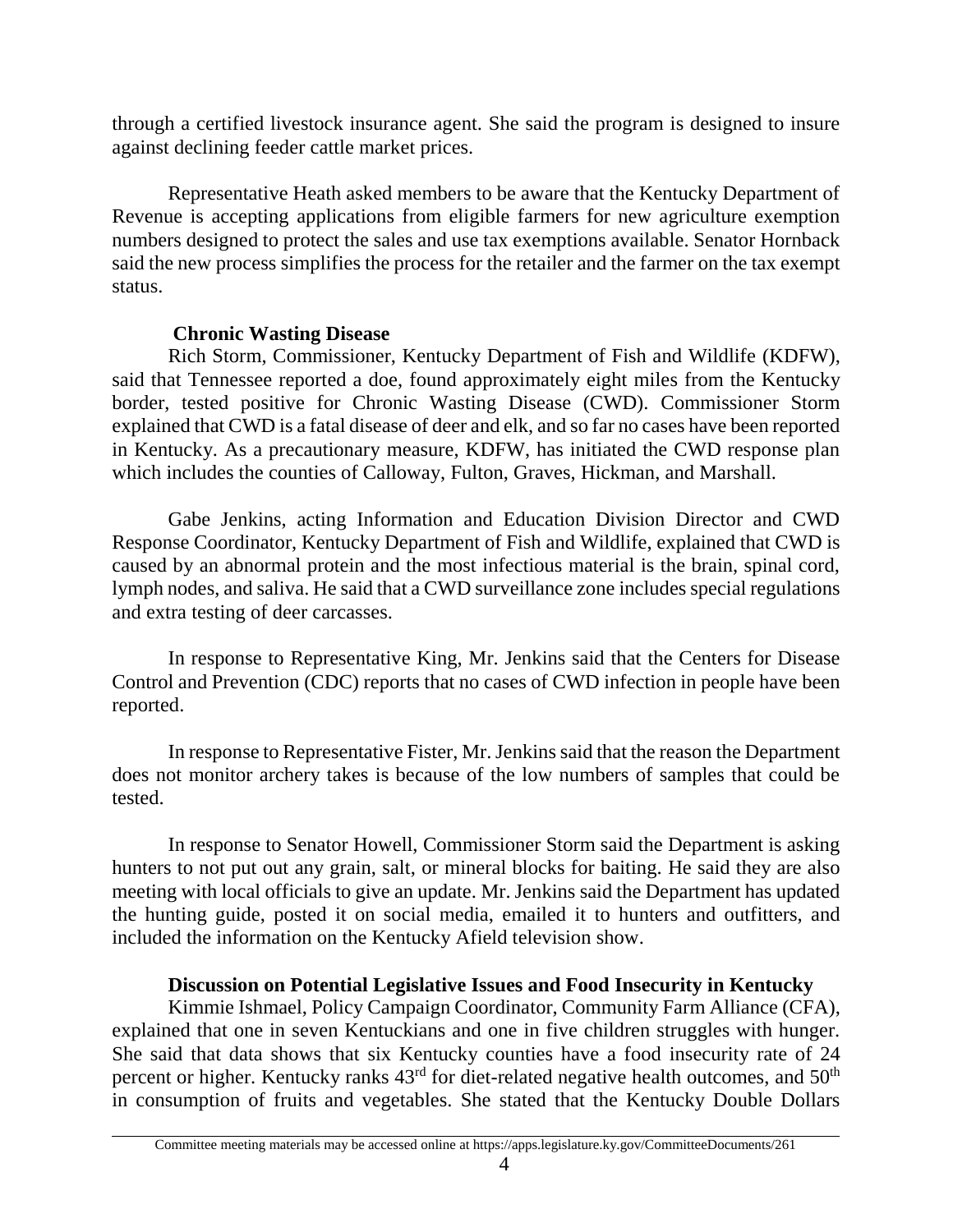program is a partnership between Community Farm Alliance and Bluegrass Farm-to-Table. The program offers financial incentives for individuals participating in the Supplemental Nutrition Assistance Program (SNAP), Women, Infants and Children (WIC), and Seniors Farmers Market Nutrition Program (SFMNP). In 2018, Community Farmers Market, Community Farm Alliance, and WellCare Health plans piloted a 21-week fruit and vegetables prescription for Mothers on Medicaid (MOM) -- Fresh RX for MOMs. Based upon the success of the program, CFA filed a successful application to the United States Department of Agriculture (USDA) to expand the program. Ms. Ishmael stated that sustainability, growth, and match requirements are still challenges for the healthy food access programs. Even though healthy food access impacts both agriculture and health, only agriculture funds are supporting the programs. A Healthy Farm and Food Fund would set aside approximately 1.5 percent of the Tobacco Settlement Funds to leverage additional federal dollars.

In response to Representative Graham, Ms. Ishmael said that Kentucky does not use any general fund dollars toward supporting any of the programs. Using general fund dollars would help to secure more federal funds.

## **Comments from Kentucky State University**

Kirk Pomper, Ph.D., Director of Land Grant Programs, Dean and Professor College of Agriculture, Community and the Sciences, Kentucky State University (KSU), explained that the mission of the Land Grant Program at KSU is to serve the underserved in rural and urban settings, with a focus on small scale and minority farmers. KSU has programs that are focused on alternative species and production methods, sustainable and organic agriculture, and human health, nutrition, and food safety. Dr. Pomper noted that aquaculture, KSU's Program of Distinction, is ranked 5<sup>th</sup> in the United States. He said that KSU was able to secure a \$750,000 Agriculture and Food Research Initiative (AFRI) grant for aquaponics research. KSU received a meat processing grant through the Kentucky Agricultural Development Board to construct a permanent processing facility for poultry. He said that the University of Kentucky and KSU function as one Kentucky Cooperative Extension that works toward Kentucky AgrAbility and has 4-H and STEM summer programs. The Center for Sustainability of Farms and Families helps to provide assistance and mini-grants to small-scale and underserved farmers statewide. The mini-grants include aquaculture, value-added, organics, food insecurity, farmer education, and agroforestry. The funds that KSU receives help to access matching federal dollars that make it possible to support research and expand valuable programs through KSU's College of Agriculture. Dr. Pomper also noted there are 50 students pursuing a career in agriculture with almost half of those being from Kentucky.

Representative Heath asked Dr. Pomper to inform the legislature when matching funds are needed so no federal matching funds are overlooked.

Committee meeting materials may be accessed online at https://apps.legislature.ky.gov/CommitteeDocuments/261